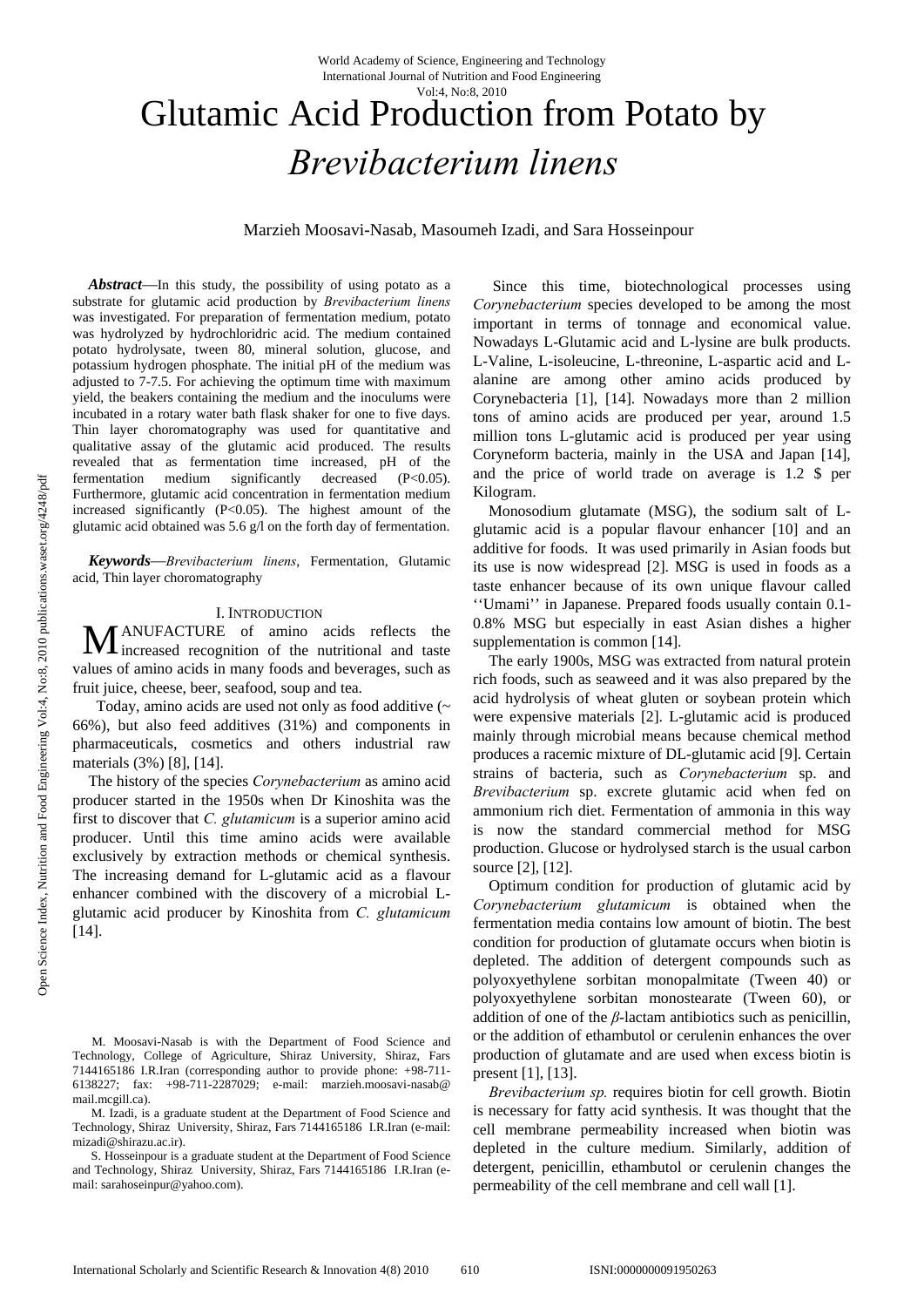affecting glutamic acid production such as aeration on yield, biotin on production yield (a factor affecting membrane permeability), mutation of bacteria to increase production efficiency, extracted glutamic acid, etc [9], [12]. Cane and beet molasses, starch and hydrolysated starch, starchy tubers (potatoes, sweet potatoes, and cassava) and tapioca are used as main raw materials for production of glutamic acid [12].

 The purpose of this study was using low-cost resources such as waste of potatoes for the production of glutamic acid by *Brevibacterium linens.*

## II. MATERIALS AND METHODS

# *A. Organism*

Stock cultures of *B. linens* (PTCC 1603) were obtained from the Persian Type Culture Collection, Karaj, Iran and maintained in nutrient broth.

# *B. Preparation of Seed Cultures*

Activated bacteria incubated in the media consisting of glucose (20 g), MgSO<sub>4</sub>. 7H<sub>2</sub>O (0.25 g), KH<sub>2</sub>PO<sub>4</sub> (1 g), peptone water (10 g),  $K_2HPO_4$  (1 g), NaCl (2.5 g),  $MnSO<sub>4</sub>$ .H<sub>2</sub>O (0.1 g) and yeast extract (10 g) per liter [2]. The culture was incubated in a rotary flask shaker (Gyrotory water bath shaker, model G76, USA) at 180 rpm and 30°C for 24 h.

## *C. Preparation of the Fermentation Medium*

Fermentation medium were prepared from potato. The tubers were washed and cooked to gelatinize starch by steaming for 1 h, peeled and mashed using a meat homogenizer. To mash 1:1 distilled water was added, and filtered by mesh size 18. For hydrolysis of starch the pH of mashed tuber was adjusted to 2 with hydrochloric acid 1 N and was incubated in water bath at 100°C for 3 h, and then centrifuged (Surval, Superspeed refrigerated centrifuge, model RC-5, USA) in 5000× g [12].

Prior to fermentation, the hydrolyzed tuber was diluted to contain 5 percent total soluble solids using distilled water [12]. For enrichment of this medium potassium hydrogen phosphate (1.8 g), glucose (20 g), Tween 80 (0.1 ml), 10 ml of mineral solution  $(FeSO_4.5H_2O, MnSO_4.7H_2O,$ MgSO4.7H2O, NaCl, ZnSO4.7H2O each 1 mg/ml) per liter were added and then, [2] pH was adjusted to 7 with 1 N NaOH solution [12].

100 ml of each medium was taken in 250 ml beakers and autoclaved at 15 psi for 15 min. 10 ml seed culture was inoculated to each flask and incubated in a rotary flask shaker (gyrotory water bath shaker model G76, USA) at 30°C and 200 rpm. Samples after fermentation were filtered and centrifuged in 8000×g to remove the cell mass and other residues and the amount of glutamic acid in the broth was estimated [2].

### *D. Chemical proximate analysis*

In order to monitor the process of fermentation, samples were taken from the fermentation media in the incubator every 24 h. Instantly after sampling, pH of samples was measured and then samples were centrifuged in 8000×g in

International Journal of Nutrition and Food Engineering<br>Widespread researches have been performed on factors organisty to separate the cells; supernatant was stored in -18°C till performing the experiments. 4¢YQ45No:8, 2010

> The amount of ash [4], protein [6], lipid [3], fiber [5] and moisture [7] of the fermentation media were measured. All the experiences were performed in triplicates.

# *E. Qualitative and Quantitative Measurement of the Produced Glutamic Acid*

In order to confirm the presence and measure the amount of glutamic acid produced, thin layer chromatography on silicagel plate was used. The solvent system used in this method was butanol, acetic acid and distilled water (60: 15:  $25 \text{ v/v}$  (Fig. 1) [11]. Ninehydrine in ethanol  $(0.5\%)$  was used to develop the color of spots [11]. To measure the amount of the produced glutamic acid, the spots on the plate were scraped and thrown in the micro tubes which contained 5 ml 75% ethanol [8]. After shaking for 5 minutes and 5000 rpm, the sample was centrifuged in  $4000 \times g$  and its absorbance at wavelength of 560 nm [8] was measured using spectrophotometer (Perkin-Elmer, Junior model 35, USA). The concentration of glutamic acid was measured by standard curve and the amount of the produced glutamic acid was reported in g/l substrate. To draw standard curve, different concentrations of glutamic acid were prepared and the process was performed the same as for the samples.

## *F. Statistical Analysis*

The data were analyzed using one way ANOVA and the means were compared using Duncan's multiple comparison test. The level of significance was set for  $P < 0.05$ .

### III. RESULTS AND DISCUSSION

The amounts of ash, protein, carbohydrate, lipid, fiber and moisture of the fermentation medium are given in Table 1. The results revealed that as fermentation time increased, glutamic acid concentration in fermentation medium increased significantly ( $P \le 0.05$ ). The highest amount of the glutamic acid obtained was 5.6 g/l on the forth day of fermentation (Table 2). The beneficial role of activated charcoal addition for glutamic acid production by *Micrococcus glutamicus* (ATCC 13032) using potato hydrolysate was demonstrated by Joseph and Rao, 1973. After 72 h the glutamate yield was  $10.7 \text{ mg.m}$ <sup>1</sup> because addition of activated charcoal removed excess biotin from the tuber hydrolysate. Activated charcoal was added at 1.0 percent level to the diluted potato hydrolysate (5 percent total soluble solids) at pH 4.0. It was observed that urea addition at a concentration of 0.3 percent served as the best nitrogen source with a yiled of  $6.2 \text{ mg.m}^{-1}$  glutamate [12]. Furthermore, pH of fermentation medium significantly decreased during fermentation (P<0.05). Considering the fact that glutamic acid is an acidic amino acid, pH variations indicate the production of glutamic acid in the fermentation medium (Table 3).